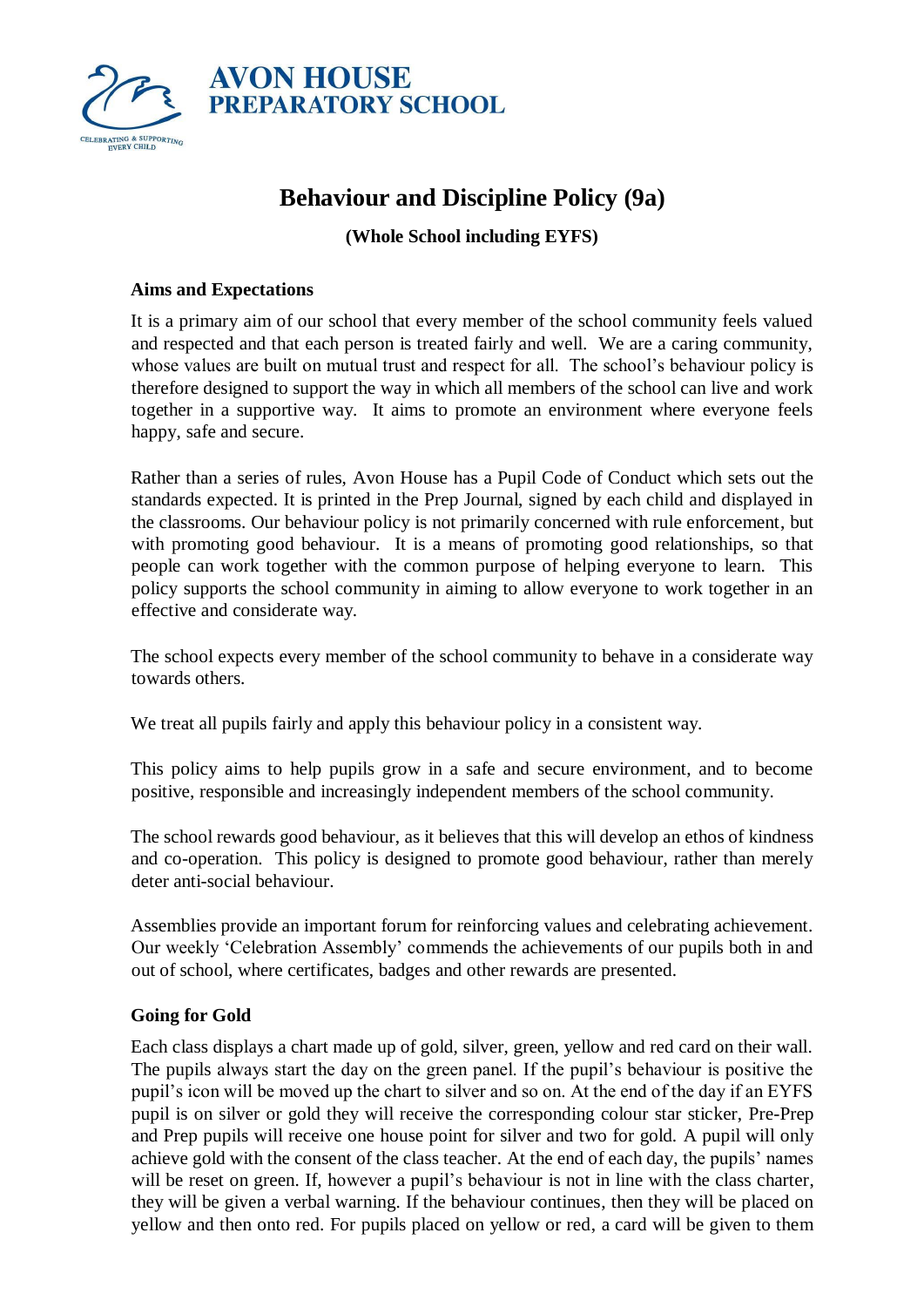

which will go to lessons that are taught by specialist staff. Pupils on red in EYFS will be given thinking time, whereas Pre-Prep pupils will have 5 minutes withdrawn from Golden Time. Prep pupils will miss the next break time, be it that day or the next, with timeout on 'The Wall'. Pupils who find themselves on red do have the opportunity to move back up the chart that day, however the sanction for the next break time remains regardless.

Continual escalated behaviour or persistent visits to red on the behaviour chart, will result in 10 minutes of reflection time at lunchtime with the Inclusion Lead and, in addition, a telephone call to the parents will take place. This includes EYFS.

Pupil behaviour is also discussed at the Monday staff briefing, as a means to give information to all staff.

### **Remote or online working**

There may be times or occasions when pupils may need to work online or remotely. The school has set out a system for the pupils to use Google Classroom for such times or circumstances. The pupils will have received training in the safe use of this portal and the expectations we have as they work. Part of the portal is for communication. Whilst we would advocate only using this for communication with school staff, for pastoral or academic support or in a supervised discussion group, we are aware that the system does allow for pupils to communicate with other peers when the teacher is not present or online. Pupils will be reminded that conversations should not take place on matters other than school related and that, if the school finds conversation trails that are inappropriate in nature, the pupil will face behavioural sanctions. 'Hangouts' will be treated in the same way as a face to face conversation. We do not tolerate conversations of a derogatory nature, including racial, gender, ethic, unkind or inequality comments and would treat any such conversations or posts as serious. The class teacher will refer these to a senior member of staff. In a period of lockdown, where we cannot put some sanctions in place due to the closure of on-site working, the SLT will put in place a sanction that they feel is appropriate at the time. Pupils who need to use the internet for research, should restrict their search to the topic they are working on and not stray from the subject. Should behaviours be deemed unaccepted, the parent of the child will be contacted immediately. (This is crossed referenced to the E-Safety Policy).

### **Rewards**

Pupils are rewarded when they meet or exceed expectations. This is not exclusive to the work they produce in class but can be for:

#### Pre-Prep

- Kindness
- Good manners
- Honesty
- Persistent good behaviour
- Caring for each other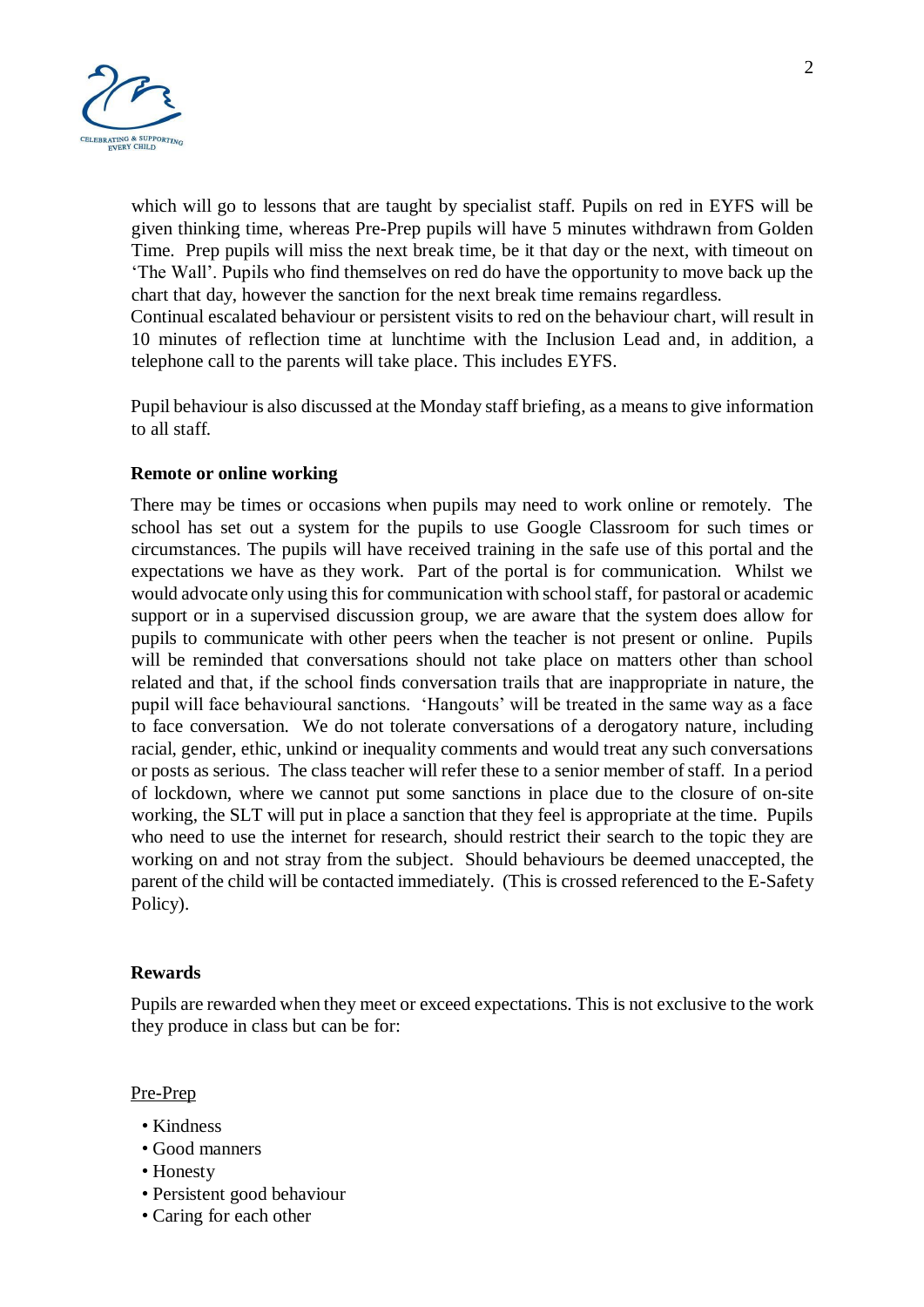

- Good effort
- Good work
- Listening
- Following their class charter
- Personal development (learning to tuck my shirt in)
- Tidy working environment

# Prep

- Kindness
- Good manners
- Honesty
- Take responsibility for their actions
- Persistent good behaviour
- Respect for each other
- Good effort
- Good work
- Listening
- Following their class charter
- Tidy working environment
- Personal development and keeping themselves smart (learning to tuck my shirt in)

# *This is a list of examples, but is not exhaustive.*

We praise and reward pupils for good behaviour in a variety of ways:

- Staff praise pupils.
- Each week, we nominate pupils from each class to receive an award for their behaviour in our 'Celebration Assembly'.
- We distribute smiley stamps to pupils in Foundation 1 and Foundation 2, and house points to pupils from Year 1 to Year 6 for good work and good behaviour, and to acknowledge outstanding effort or acts of kindness in school.
- Smiley and house point certificates are given to pupils in Assembly.
- School postcards can be sent home to inform parents of good behaviour.
- A 'Star of the Week' is awarded each Friday in each class from Foundation 1 to Year 6
- "Going for Gold" class charts.
- Golden Time is awarded each week with the aim of each child in Foundation 2 to Year 2 keeping all of their Golden Time, being the incentive for good behaviour.

# **School Visits**

For health and safety reasons, a child may not be allowed to participate in a school visit if their behaviour is considered a threat to themselves or others. If there was a concern of this nature, parents would be informed well in advance of the visit taking place with a view to resolving the behavioural problem. Occasionally, it may be deemed necessary to undertake a risk assessment in order to decide whether a child participates in a school trip/activity.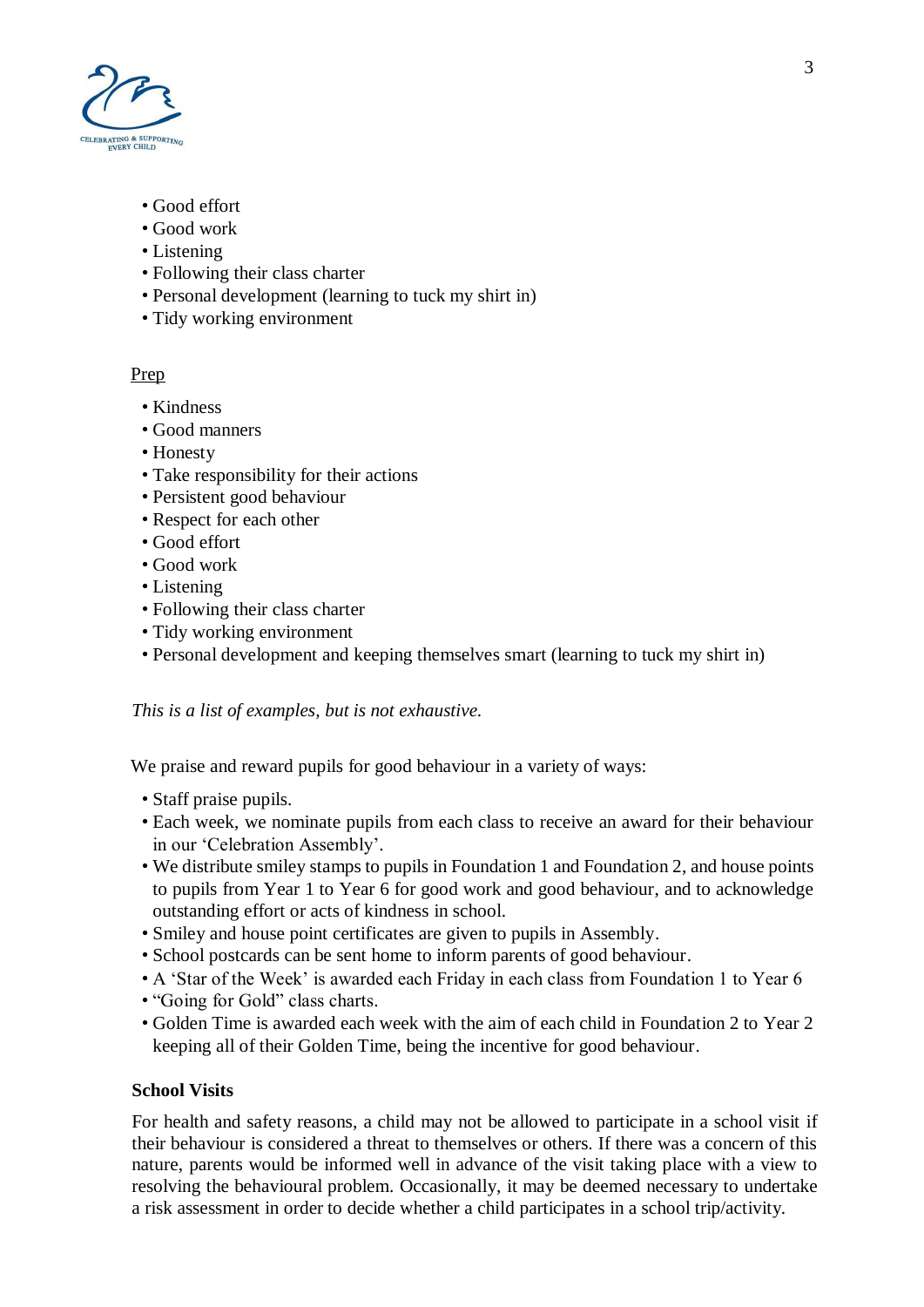

# **Support for Pupils**

The School uses various support systems to help pupils who are struggling to conform. These include behaviour diaries, behaviour plans, report cards, mentoring, regular review meetings and other systems that are devised with the family.

### **Sanctions** (see appendix I)

The school acknowledges all the efforts and achievements of pupils, both in and out of school. Assemblies celebrate pupils' achievements out of school, for example, music or swimming certificates.

The school employs a number of sanctions to enforce the school rules, and to ensure a safe and positive learning environment. We employ each sanction appropriately to each individual situation:

- We expect pupils to listen to instructions in lessons. If they do not do so, we may ask them to move nearer the teacher.
- We expect pupils to try their best in all activities. If they do not do so, we may ask them to redo a task.
- We expect all pupils to adhere to the Pupils' Code of Conduct. This code is signed by pupils in the Prep Department and is visible in their Prep journal (see Appendix III).
- The safety of the pupils is paramount in all situations. If a pupil's behaviour endangers the safety of others, the class teacher stops the activity and prevents the pupil from taking part (as appropriate).
- If a pupil threatens, hurts or bullies another pupil, the class teacher records the incident (incidents and concerns book) and the pupil has sanctions put in place.
- If a pupil repeatedly acts in a way that disrupts or upsets others, the school contacts the pupil's parents and seeks an appointment in order to discuss the situation, with a view to improving the behaviour of the pupil.
- If a pupil in Year 1 or Year 2 does not behave in line with the class charter or hasn't tried their best, they may lose Golden Time.
- If a pupil in the Prep Dept appears on the red area of the "Going for Gold" chart, they will spend the next morning break on "The Wall" in the Prep playground.
- Pupils in Early Years have thinking time if they struggle to behave, in line with their class charter or expectations.

Examples of behaviour that could foster a discussion with the pupil or parents are:

- Dishonesty
- Cheating
- Disruptions in class
- Answering back
- Running around the school site
- Being disrespectful to others
- Inappropriate language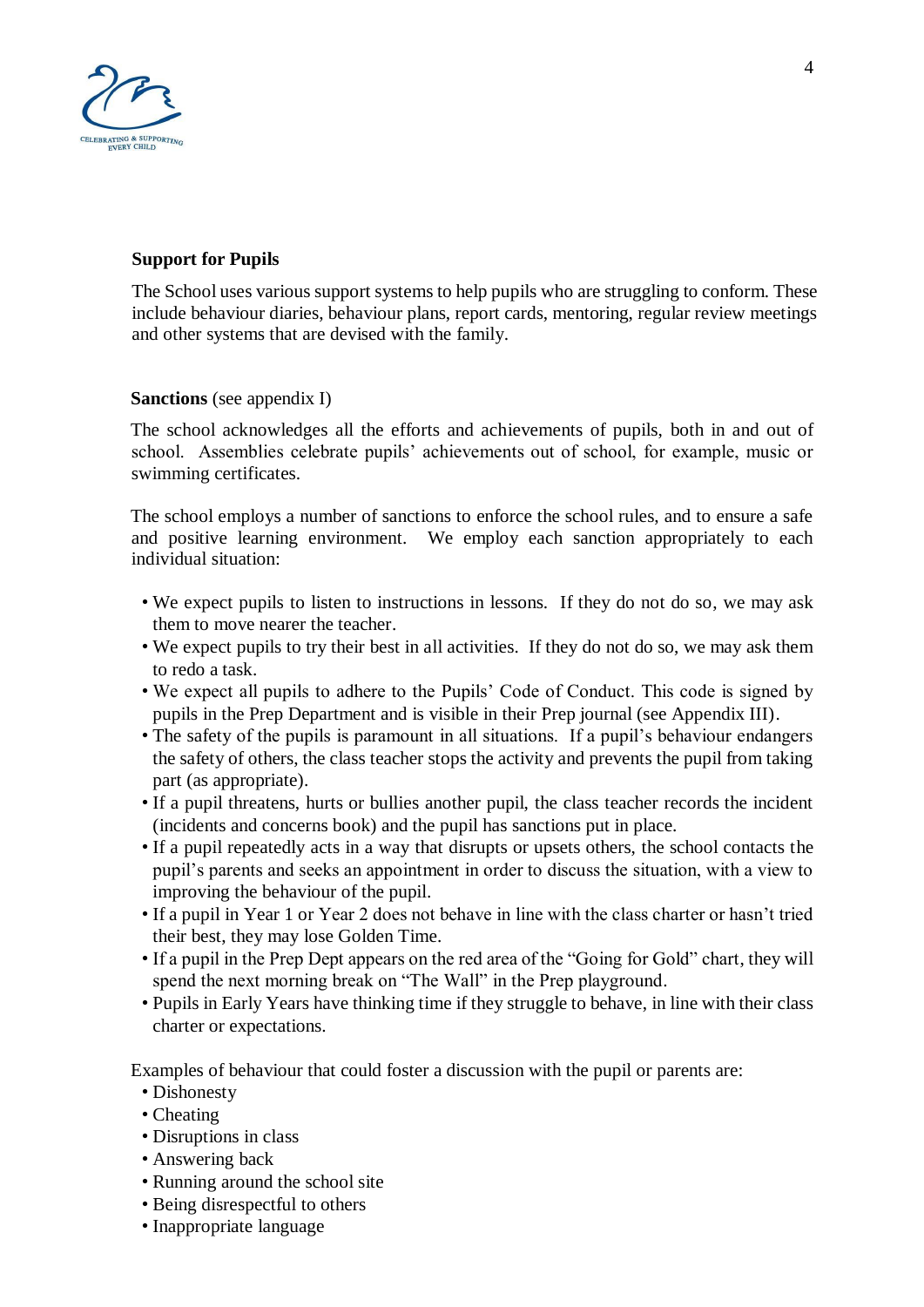

- Late Prep without explanation
- Unfinished class tasks
- Abusing school or personal property
- Poor state of dress
- Being physical towards others

### *This is a list of examples, but is not exhaustive.*

The class teacher discusses the school rules with each class. In addition to the school rules, each class also has its own class charter, which is agreed by the pupils and displayed on the wall of the classroom. In this way, every pupil in the school knows the standard of behaviour that we expect in our school. If there are incidents of anti-social behaviour, the class teacher discusses these with the whole class during class time. Pupil behaviour is also discussed in PHSEE lessons and as part of The Rights Respecting Schools.

To restore positive behaviour, some children may have behaviour charts or books. These are reviewed by the Heads of Department.

The school does not tolerate bullying of any kind. If we discover that an act of bullying or intimidation has taken place, we act immediately to stop any further occurrences of such behaviour. While it is very difficult to eradicate bullying, we do everything in our power to ensure that all pupils attend school free from fear.

Staff only intervene physically to restrain pupils or to prevent injury to a pupil, or if a pupil is in danger of hurting him/herself. The actions that we take are in line with government guidelines on the restraint of pupils.

### **The role of the class teacher**

It is the responsibility of class teachers to ensure that the school rules are enforced in their classes, and that their classes behave in a responsible manner during lesson time.

The class teachers in our school have high expectations of the pupils with regard to behaviour and they strive to ensure that all pupils work to the best of their ability.

The class teacher treats each pupil fairly and enforces the pupil and classroom code consistently. The teachers treat all pupils in their classes with respect and understanding.

If a pupil misbehaves repeatedly in class, in the first instance the class teacher deals with incidents him/herself in the normal manner. However, if misbehaviour continues, the class teacher seeks help and advice from the SLT, Deputy Head or the Head Teacher.

The class teacher liaises with the Inclusion Lead, Head of House and Head of Department, as necessary, to support and guide the progress of each pupil.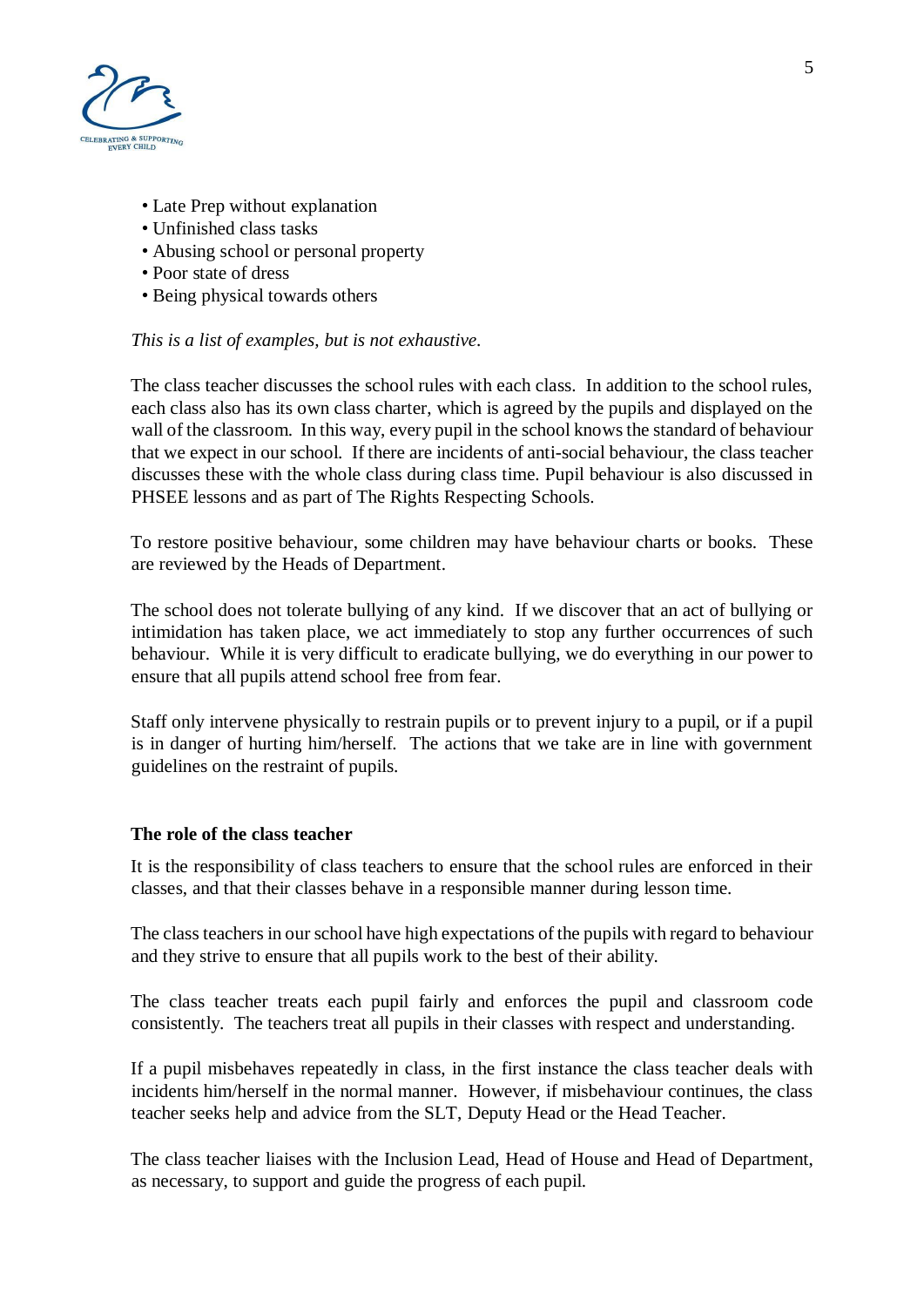

The class teacher reports to parents about the progress of each pupil in their class, in line with the whole-school policy. The class teacher may also contact a parent if there are concerns about the behaviour or welfare of a pupil.

## **The role of the Inclusion Lead**

The Inclusion Lead will become involved once the class behaviour management procedures have failed. Continual escalated behaviour or persistent visits to red on the behaviour chart, will result in 10 minutes of reflection time at lunchtime with the Inclusion Lead and, in addition, a telephone call to the parents will take place.

Where a pupil is presenting persistent significant behavioural difficulties, a behaviour Individual Outcome Plan (IOP) to bring about improvements will be written. Relevant staff, agencies and parents will be involved. Behavioural/social targets will be set. They will be communicated to the pupil, their parents, relevant staff and any outside agencies involved with the pupil. These targets should be specific, achievable by the pupil and for a timed period. To protect all vulnerable parties, the House Leader should be involved in the initial stages to ensure the pupil fully understands the implication of the situation. All meetings must be minuted.

If a pupil's behaviour gives cause for serious concern, we can give additional support in school to try to put it right. We can seek the assistance of an Educational Psychologist, social worker or other relevant agencies.

At Avon House we are keen to ensure that we do not discriminate through application of the Behaviour Policy against pupils whose apparent behaviour may be a function of their SEND, disability, racial and or cultural background.

### **The role of the Head Teacher**

It is the responsibility of the Head Teacher, under the School Standards and Framework Act 1998, to implement the school behaviour policy consistently throughout the school, and to report to Governors, when requested, on the effectiveness of the policy. It is also the responsibility of the Head Teacher to ensure the health, safety and welfare of all pupils in the school.

The Head Teacher supports the staff by implementing the policy, by setting the standards of behaviour, and by supporting staff in their implementation of the policy.

The Head Teacher keeps records of all reported serious incidents of misbehaviour.

The Head Teacher has the responsibility for giving fixed-term suspensions to individual pupils for serious acts of misconduct. For repeated or very serious acts of misconduct, the Head Teacher may permanently exclude a pupil. These actions are taken only after the school Governors have been notified.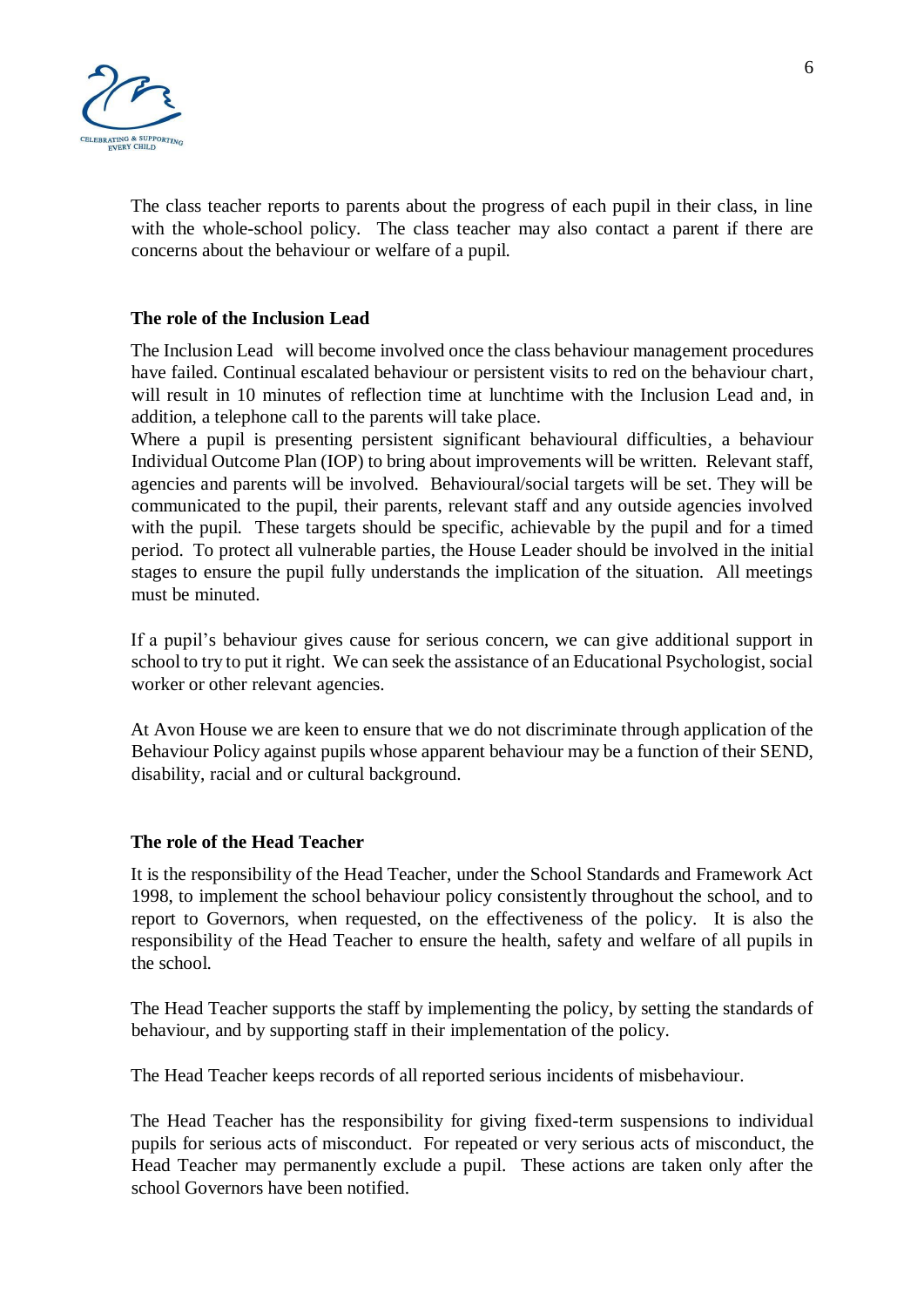

## **The role of parents**

The school collaborates actively with parents, so that pupils receive consistent messages about how to behave at home and at school.

We explain our expectations for behaviour in the school prospectus and we expect parents to read and support them.

We expect parents to support their child's learning and to co-operate with the school. We try to build a supportive dialogue between the home and the school, and we inform parents immediately if we have concerns about their child's welfare or behaviour.

If the school has to use reasonable sanctions to punish a pupil, we expect parents to support the actions of the school. If parents have any concerns about the way that their child has been treated, they should initially contact the class teacher. If the concern remains, they should contact the Head Teacher. If these discussions cannot resolve the problem, a formal grievance or appeal process can be implemented.

## **Early Years**

Promoting positive behaviour in our young pupils is very important and we promote this by:

- Building the children's self esteem
- Ensuring the child feels valued
- Giving lots of praise for good behaviour
- Listening to what the children say
- Using stickers and stampers
- Verbal feedback to parents at the end of the day

### **Fixed-term and permanent exclusions**

We do not wish to exclude any pupil from school, but sometimes this may be necessary.

Only the Head Teacher has the power to exclude a pupil from school. The Head Teacher may exclude a pupil for one or more fixed periods, for up to 45 days in any one school year. In extreme and exceptional circumstances, the Head Teacher may exclude a pupil permanently. It is also possible for the Head Teacher to convert a fixed-term exclusion into a permanent exclusion, if the circumstances warrant this.

If the Head Teacher excludes a pupil, s/he informs the parents immediately, giving reasons for the exclusion. At the same time, the Head Teacher makes it clear to the parents that they can, if they wish, appeal against the decision to the Governors. The school informs the parents how to make any such appeal.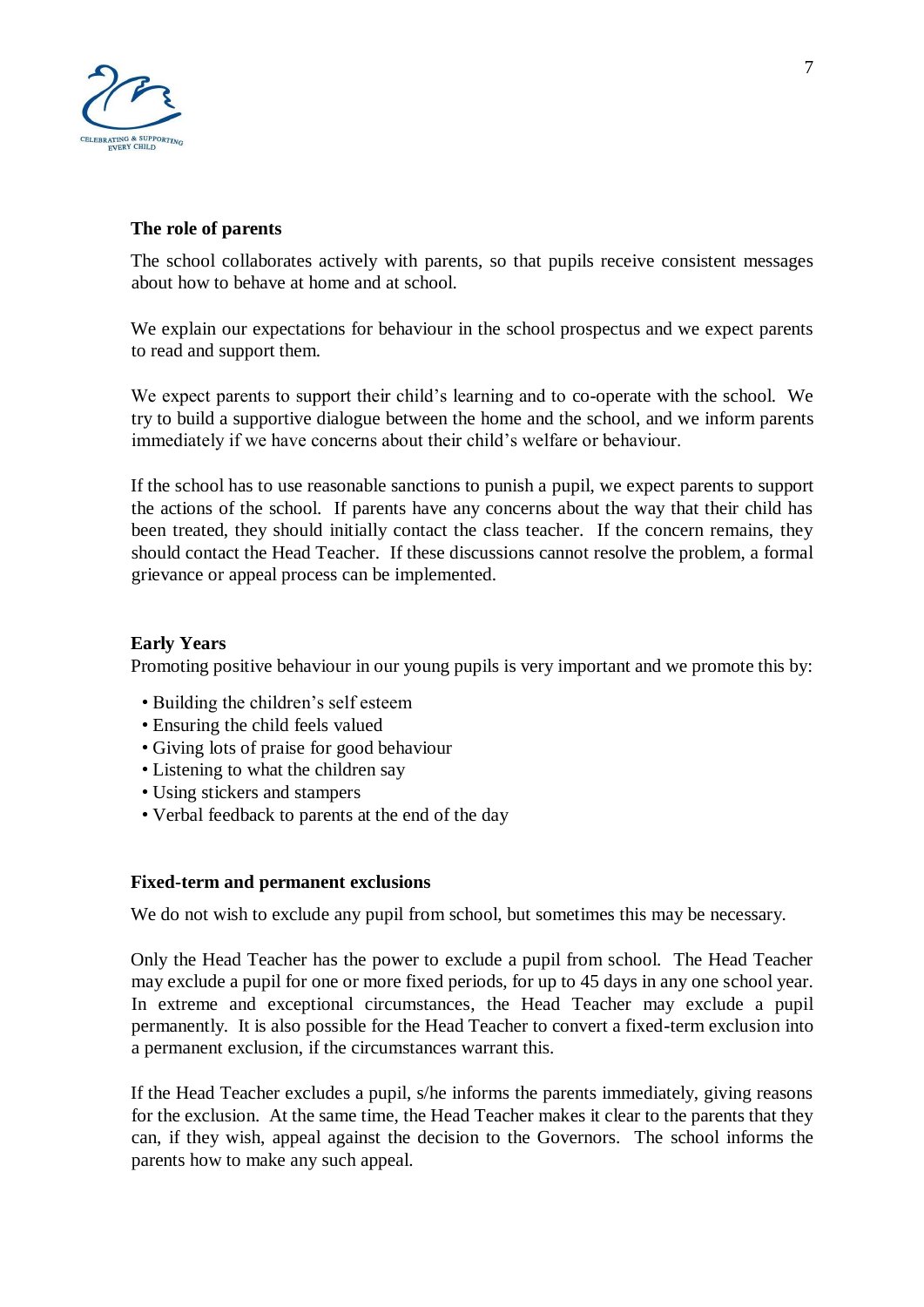

The Governors convene an Appeals Panel which is made up of between three and five members. The Appeals Panel considers any exclusion appeals on behalf of the Governors.

When an Appeals Panel meets to consider any exclusion, they consider the circumstances in which the pupil was excluded, consider any representation by parents and consider whether the pupil should be reinstated.

If the Governors' Appeal Panel decides that a pupil should be reinstated, the Head Teacher must comply with this ruling.

## **Monitoring and review**

The Head Teacher monitors the effectiveness of this policy on a regular basis.

The school keeps a variety of records concerning incidents of misbehaviour. The class teacher records minor classroom incidents. We also keep a record of any incidents that occur at break or lunchtimes. Incident sheets are kept in the Sanctions Book. The Head Teacher keeps a record of any pupil who is suspended for a fixed-term or who is permanently excluded.

**In no circumstances should physical chastisement be used in any part of the school, including EYFS. The Governors and Head Teacher cannot support staff who use physical punishment in school.** 

Reviewed October 2018 AC Reviewed March 2019 AC Reviewed August 2020 AC Reviewed November 2020 HD Reviewed June 2021 AC Reviewed February 2022 AC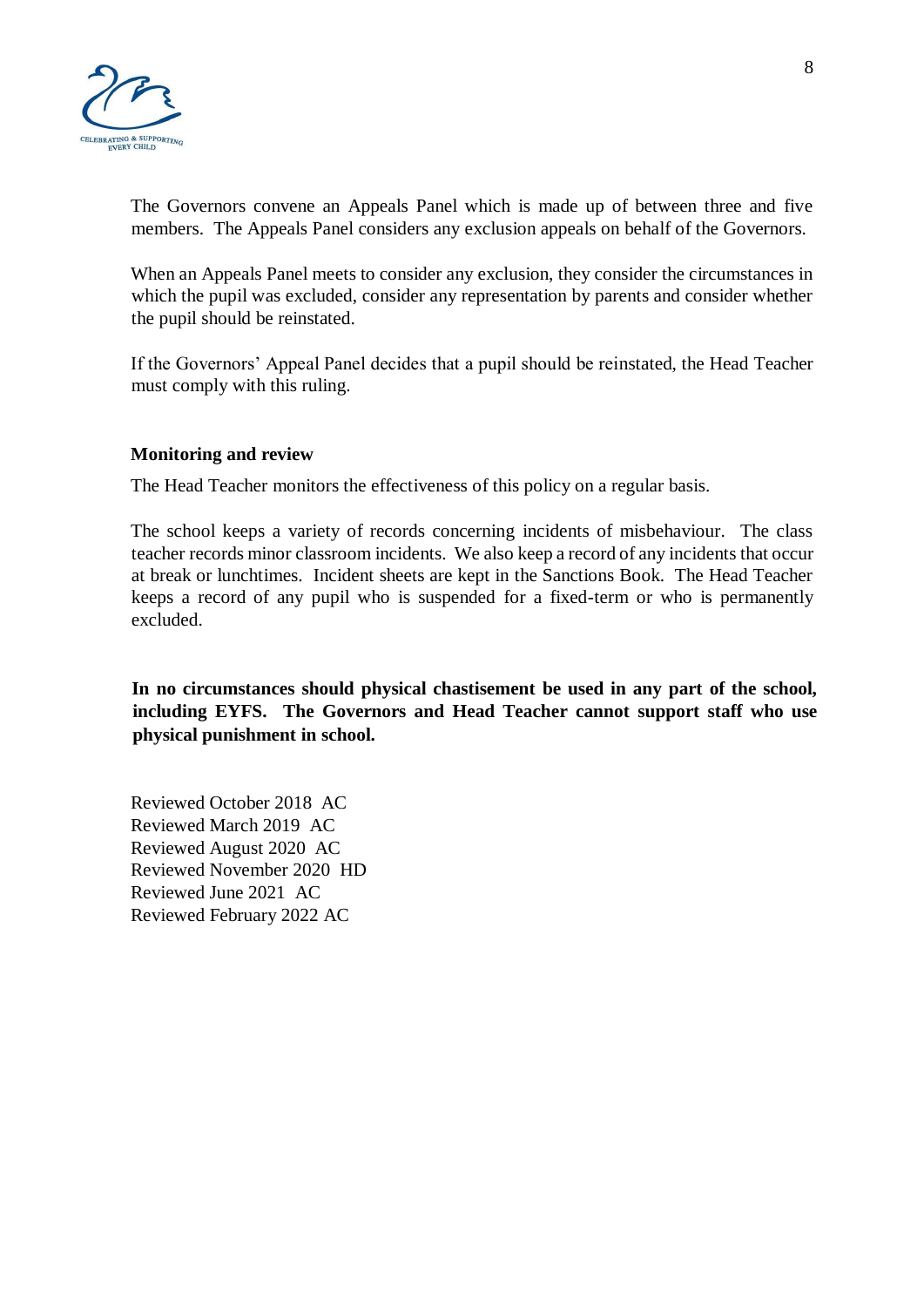

# **Appendix I**

# **Whole School Behaviour Sanctions**

Sanctions apply to all pupils in school, however they may vary according to the age of the pupil. Sanctions will never be instigated without the knowledge of the class teacher. Where appropriate, sanctions that are put in place will be discussed at a staff meeting and a note circulated to part time staff.

# **INITIAL SANCTIONS**

## **EYFS**

In the initial stage, EYFS pupils will follow the procedure below:

- A verbal warning with a reminder of expected behaviour.
- In Early Years, on the second warning the pupil will be moved to yellow on the behaviour and nearer to the teacher.
- In Early Years, on the third warning the pupil in Early Years will have thinking time and will be moved to red on the behaviour chart. An appropriate sanction at this point would be to miss playtime and a telephone call to a parent will be made.

# **Pre-Prep and Prep**

In the initial stage, Pre-Prep and Prep pupils will follow the procedure below:

- An initial warning will be given.
- Pupil will sit closer to a member of staff or sit away from others in the classroom.
- In Pre-Prep, the pupil is issued a yellow card and then if moved to red 5 minutes of Golden Time will be withdrawn.
- In Prep, the pupil is issued a yellow card and then if moved to red playtime on "The Wall" will apply.

*These sanctions do not need to be recorded unless the pupil is repeatedly challenging and a diary of events needs to be kept. If this occurs, then a record will need to be made in the class Incidents and Concerns book.* 

If this does not have a positive effect on the child it may be necessary to move to Stage 2

### **SECOND STAGE SANCTIONS**

- Referral to the Deputy Head who will speak to the pupil.
- Roles of responsibility will be reviewed (where applicable).
- Missed playtimes.
- Supervised playtimes, where the child is closely monitored by an adult or taking separate playtimes for a fixed period.
- Eating lunch separately from peers.
- Pre-Prep, including Early years, Daily report book this will be reviewed after 6 weeks and, if required, stage three will be followed.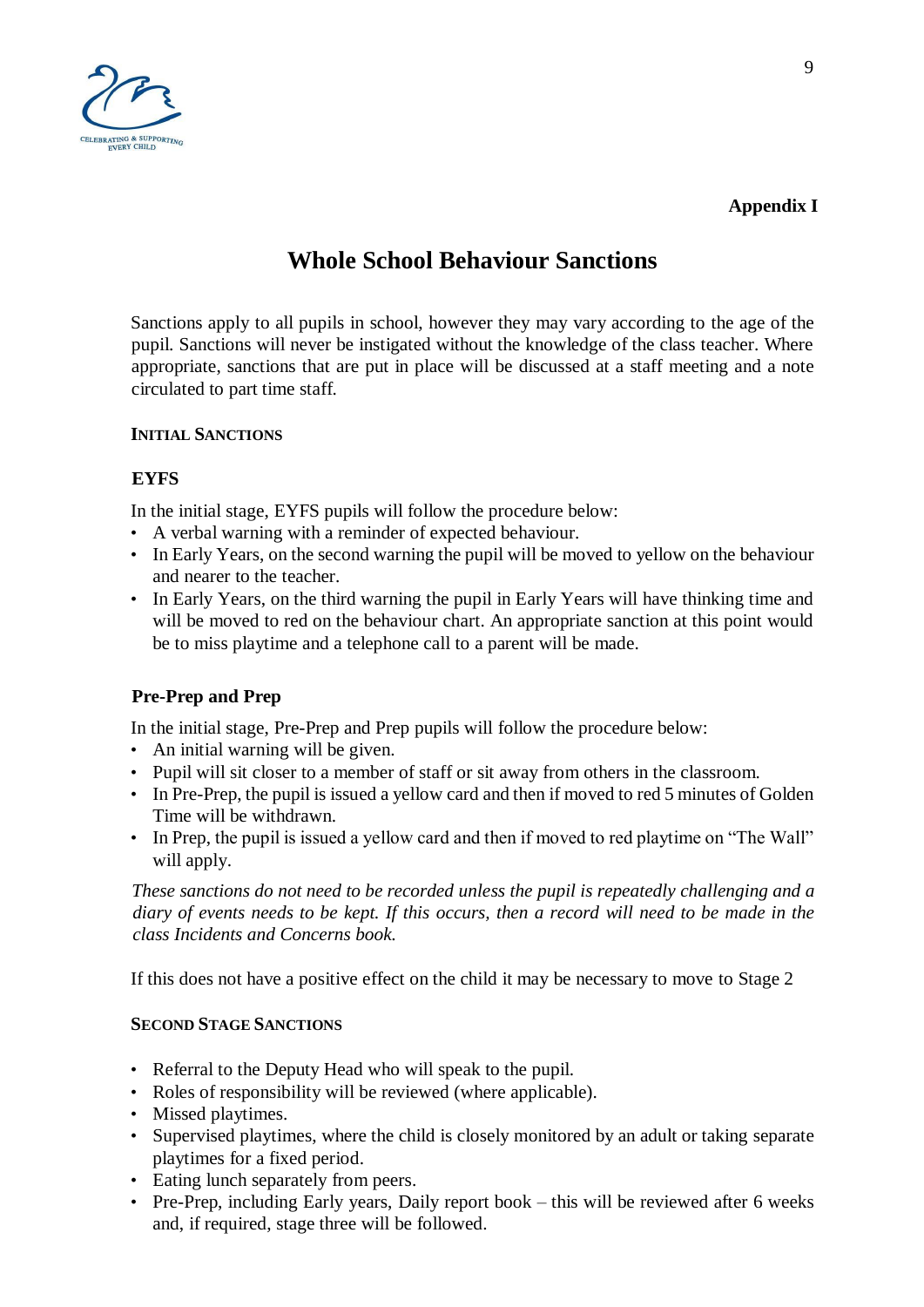

• Prep report card – this will be reviewed after 3 weeks by Prep Lead and, if required, stage three will be followed.

*These incidents will be recorded in the class Incident and Concerns book and the parent will be notified. Second stage sanctions will only be revisited twice in any one academic year before stage 3 sanctions are put in place.*

### **THIRD STAGE SANCTIONS**

- Referral to the Head Teacher.
- Meeting held with the parents. At this meeting, time scales and appropriate sanctions will be set with the parents.
- Loss of privileges e.g. withdrawal from the playground, extra-curricular clubs, tea timers, school visits or sports events.

*This will be recorded in the Sanctions book and the parents will be notified. This book is held securely in the Head Teacher's Office.* 

In extreme cases, a pupil may be excluded from school. This will involve consultation with the parents and will be recorded in the School Sanctions Record, which is kept in the Head Teacher's Office.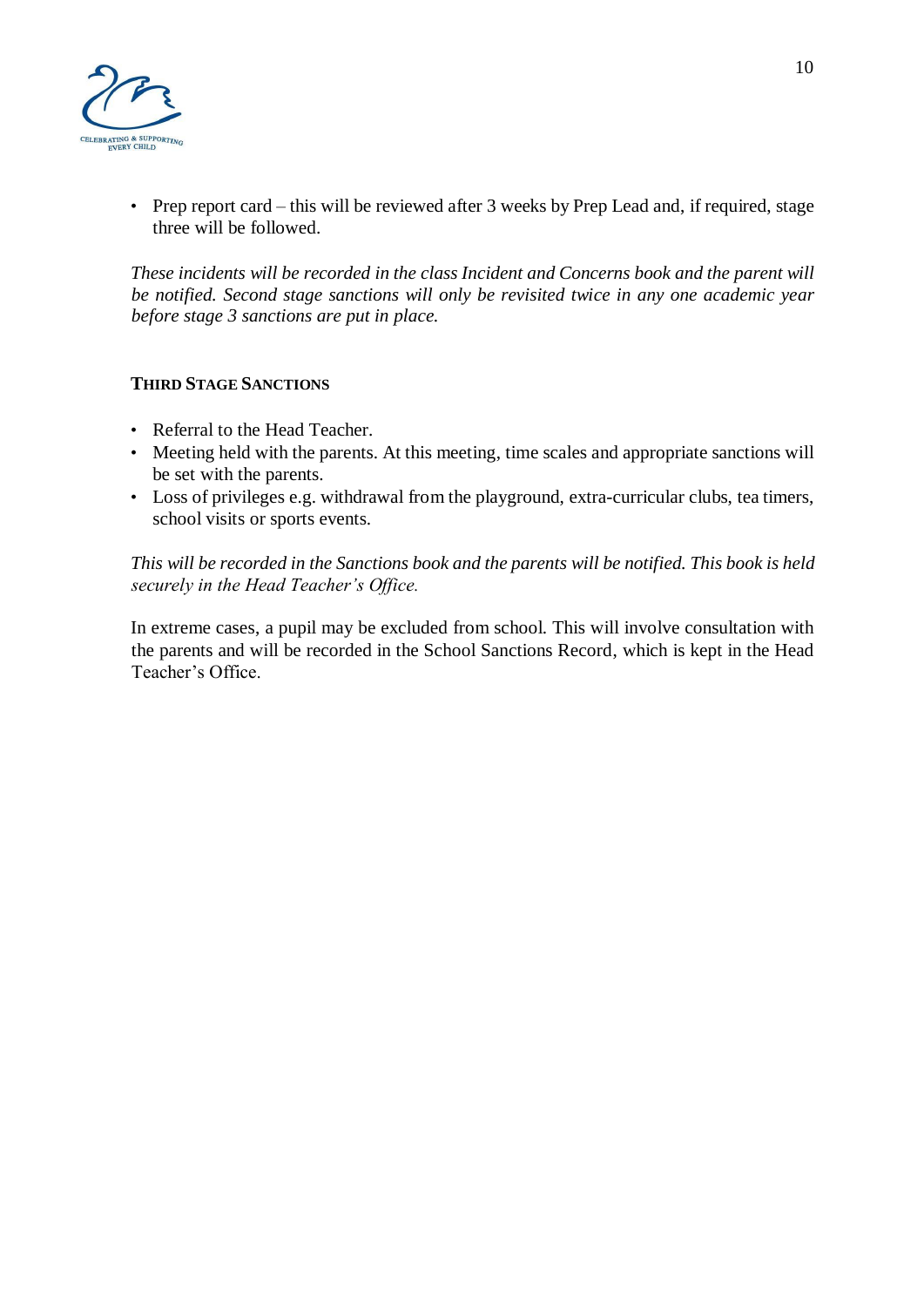

**Appendix II** 



# **Lines of Communication and Procedure**